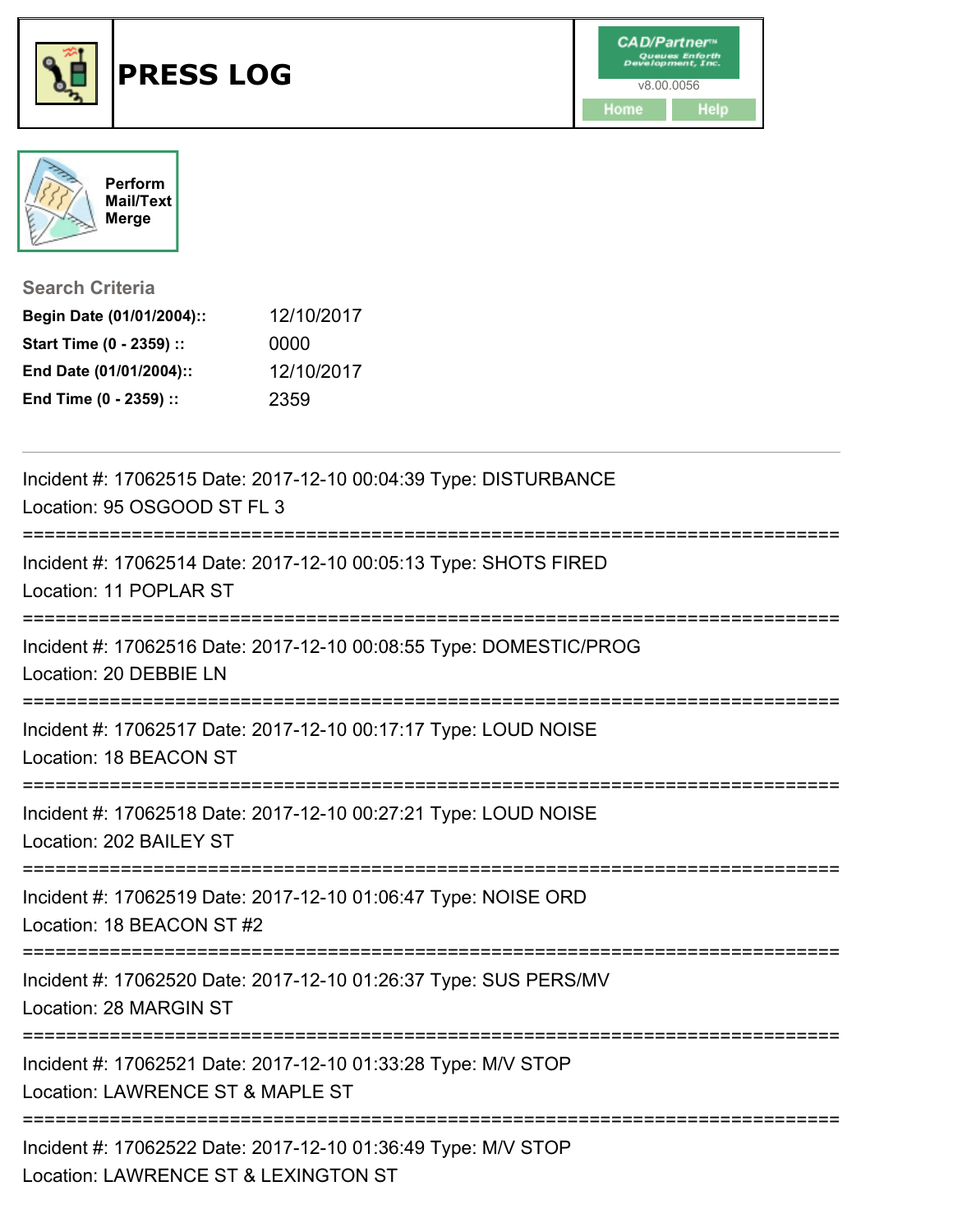| Incident #: 17062523 Date: 2017-12-10 01:38:45 Type: SPECIAL CHECK<br>Location: TD BANKNORTH MA / 305 S BROADWAY<br><u> :=========================</u> |
|--------------------------------------------------------------------------------------------------------------------------------------------------------|
| Incident #: 17062526 Date: 2017-12-10 01:40:14 Type: M/V STOP<br><b>Location: LAWRENCE ST</b>                                                          |
| Incident #: 17062524 Date: 2017-12-10 01:40:25 Type: EXTRA SURVEIL<br>Location: SAM'S FOOD STORE / 389 BROADWAY                                        |
| Incident #: 17062525 Date: 2017-12-10 01:41:11 Type: M/V STOP<br>Location: FRANKLIN ST & TREMONT ST                                                    |
| Incident #: 17062527 Date: 2017-12-10 01:45:57 Type: M/V STOP<br>Location: 167 MAY ST                                                                  |
| Incident #: 17062528 Date: 2017-12-10 01:48:37 Type: M/V STOP<br>Location: TREMONT ST & WEST ST                                                        |
| Incident #: 17062529 Date: 2017-12-10 01:51:25 Type: M/V STOP<br>Location: EUTAW ST & PARK ST                                                          |
| Incident #: 17062530 Date: 2017-12-10 01:55:06 Type: M/V STOP<br>Location: TENARES AUTO REPAIR / 296 JACKSON ST                                        |
| Incident #: 17062531 Date: 2017-12-10 01:57:17 Type: M/V STOP<br>Location: MELROSE ST & WATER ST                                                       |
| Incident #: 17062532 Date: 2017-12-10 01:57:36 Type: M/V STOP<br>Location: BROADWAY & HAVERHILL ST                                                     |
| Incident #: 17062533 Date: 2017-12-10 01:58:55 Type: M/V STOP<br>Location: 23 CROSS ST                                                                 |
| ;==================================<br>Incident #: 17062534 Date: 2017-12-10 02:00:08 Type: M/V STOP<br>Location: 75 MANCHESTER ST                     |
| Incident #: 17062537 Date: 2017-12-10 02:00:16 Type: SUS PERS/MV<br>Location: 2 MUSEUM SQ                                                              |
| Incident #: 17062535 Date: 2017-12-10 02:01:02 Type: M/V STOP<br>Location: BROADWAY & ESSEX ST                                                         |

===========================================================================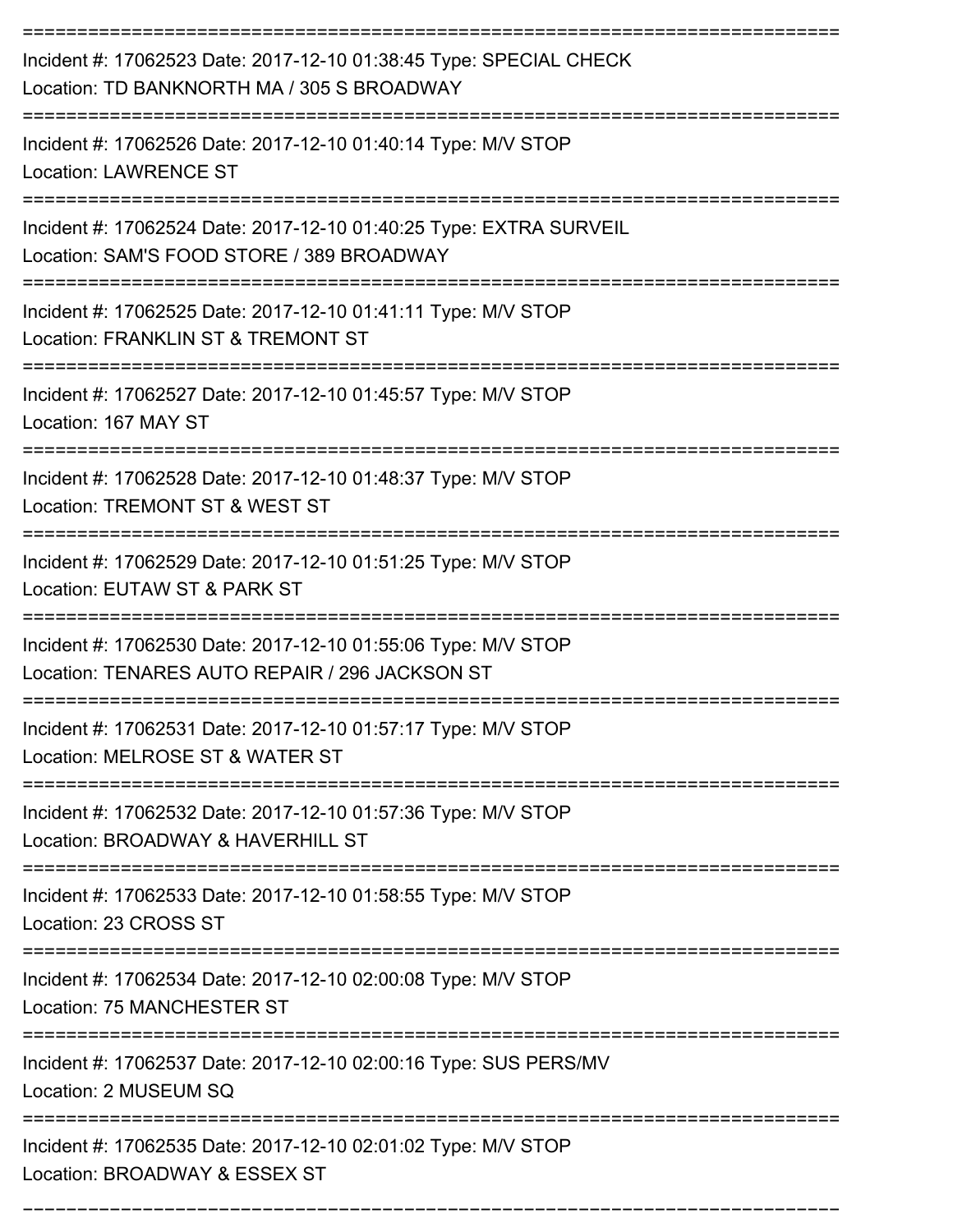| Incident #: 17062536 Date: 2017-12-10 02:01:44 Type: SPECIAL CHECK<br>Location: 73 WINTHROP AV                                   |
|----------------------------------------------------------------------------------------------------------------------------------|
| Incident #: 17062538 Date: 2017-12-10 02:02:59 Type: M/V STOP<br>Location: FRANKLIN ST & VALLEY ST<br>;=======================   |
| Incident #: 17062539 Date: 2017-12-10 02:05:33 Type: M/V STOP<br>Location: 310 BROADWAY                                          |
| Incident #: 17062540 Date: 2017-12-10 02:06:02 Type: NOISE ORD<br>Location: 74 GREENFIELD ST<br>;============================    |
| Incident #: 17062541 Date: 2017-12-10 02:11:00 Type: M/V STOP<br>Location: BROADWAY & LOWELL ST                                  |
| Incident #: 17062542 Date: 2017-12-10 02:11:59 Type: M/V STOP<br>Location: 700 ESSEX ST                                          |
| Incident #: 17062543 Date: 2017-12-10 02:14:00 Type: M/V STOP<br>Location: 163 LAWRENCE ST                                       |
| Incident #: 17062544 Date: 2017-12-10 02:19:09 Type: M/V STOP<br>Location: ESSEX ST & HAMPSHIRE ST<br>========================== |
| Incident #: 17062545 Date: 2017-12-10 02:20:55 Type: M/V STOP<br>Location: 149 JACKSON ST                                        |
| Incident #: 17062546 Date: 2017-12-10 02:21:29 Type: M/V STOP<br>Location: COMMON ST & LAWRENCE ST                               |
| Incident #: 17062548 Date: 2017-12-10 02:22:10 Type: M/V STOP<br>Location: E HAVERHILL & HOWARD                                  |
| Incident #: 17062547 Date: 2017-12-10 02:23:29 Type: NOISE ORD<br>Location: 139 MYRTLE ST                                        |
| Incident #: 17062549 Date: 2017-12-10 02:29:43 Type: M/V STOP<br>Location: BROADWAY & CROSS ST                                   |
| Incident #: 17062550 Date: 2017-12-10 02:33:09 Type: M/V STOP<br>Location: 209 PARK ST                                           |
|                                                                                                                                  |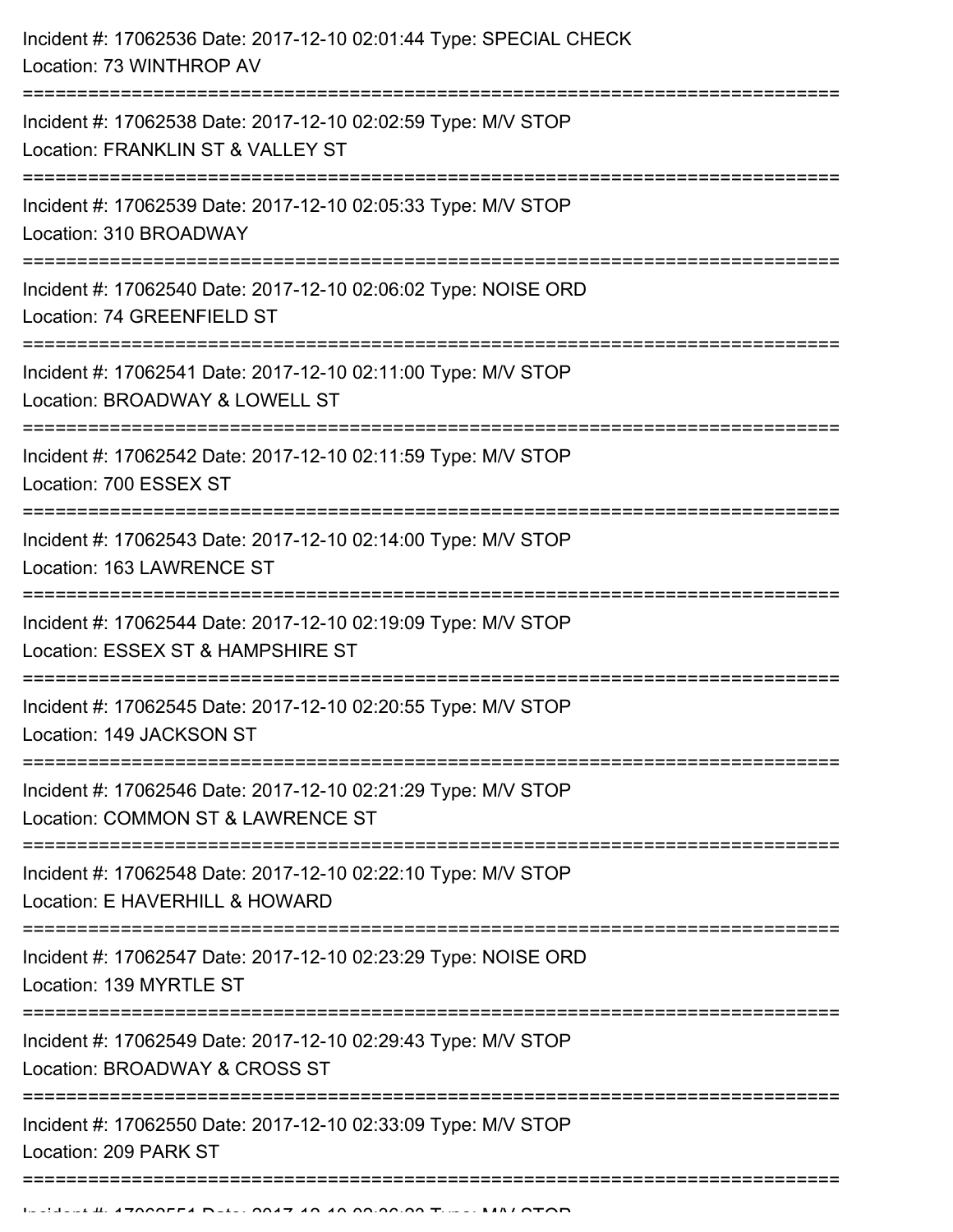| Location: CHANDLER ST & WATER ST                                                                                 |
|------------------------------------------------------------------------------------------------------------------|
| Incident #: 17062552 Date: 2017-12-10 02:46:39 Type: M/V STOP<br>Location: DUNKIN DONUTS / 226 WINTHROP AV       |
| Incident #: 17062553 Date: 2017-12-10 02:51:11 Type: M/V STOP<br>Location: CANAL ST & MARSTON ST                 |
| Incident #: 17062554 Date: 2017-12-10 02:54:52 Type: EXTRA SURVEIL<br>Location: 550 BROADWAY                     |
| Incident #: 17062555 Date: 2017-12-10 02:58:19 Type: SPECIAL CHECK<br>Location: TD BANKNORTH MA / 305 S BROADWAY |
| Incident #: 17062556 Date: 2017-12-10 02:59:09 Type: NOISE ORD<br>Location: 19 N PARISH RD #13-4                 |
| Incident #: 17062557 Date: 2017-12-10 02:59:54 Type: NOISE ORD<br>Location: 54 MELVIN ST                         |
| Incident #: 17062558 Date: 2017-12-10 03:00:28 Type: M/V STOP<br>Location: HAMPSHIRE ST & HAVERHILL ST           |
| Incident #: 17062559 Date: 2017-12-10 03:04:26 Type: NOISE ORD<br>Location: 85 WACHUSETTS AV                     |
| Incident #: 17062560 Date: 2017-12-10 03:04:54 Type: WOMAN DOWN<br>Location: 87 SUMMER ST                        |
| Incident #: 17062561 Date: 2017-12-10 03:10:23 Type: SPECIAL CHECK<br>Location: 73 WINTHROP AV                   |
| Incident #: 17062562 Date: 2017-12-10 03:16:26 Type: ALARM/BURG<br>Location: KAMECKE / 84 WALNUT ST              |
| Incident #: 17062563 Date: 2017-12-10 03:21:51 Type: NOISE ORD<br>Location: 26 EXETER ST                         |
| Incident #: 17062564 Date: 2017-12-10 03:26:37 Type: M/V STOP<br>Location: 28 ALDER ST                           |
| Incident #: 17062565 Date: 2017-12-10 03:30:13 Type: M/V STOP                                                    |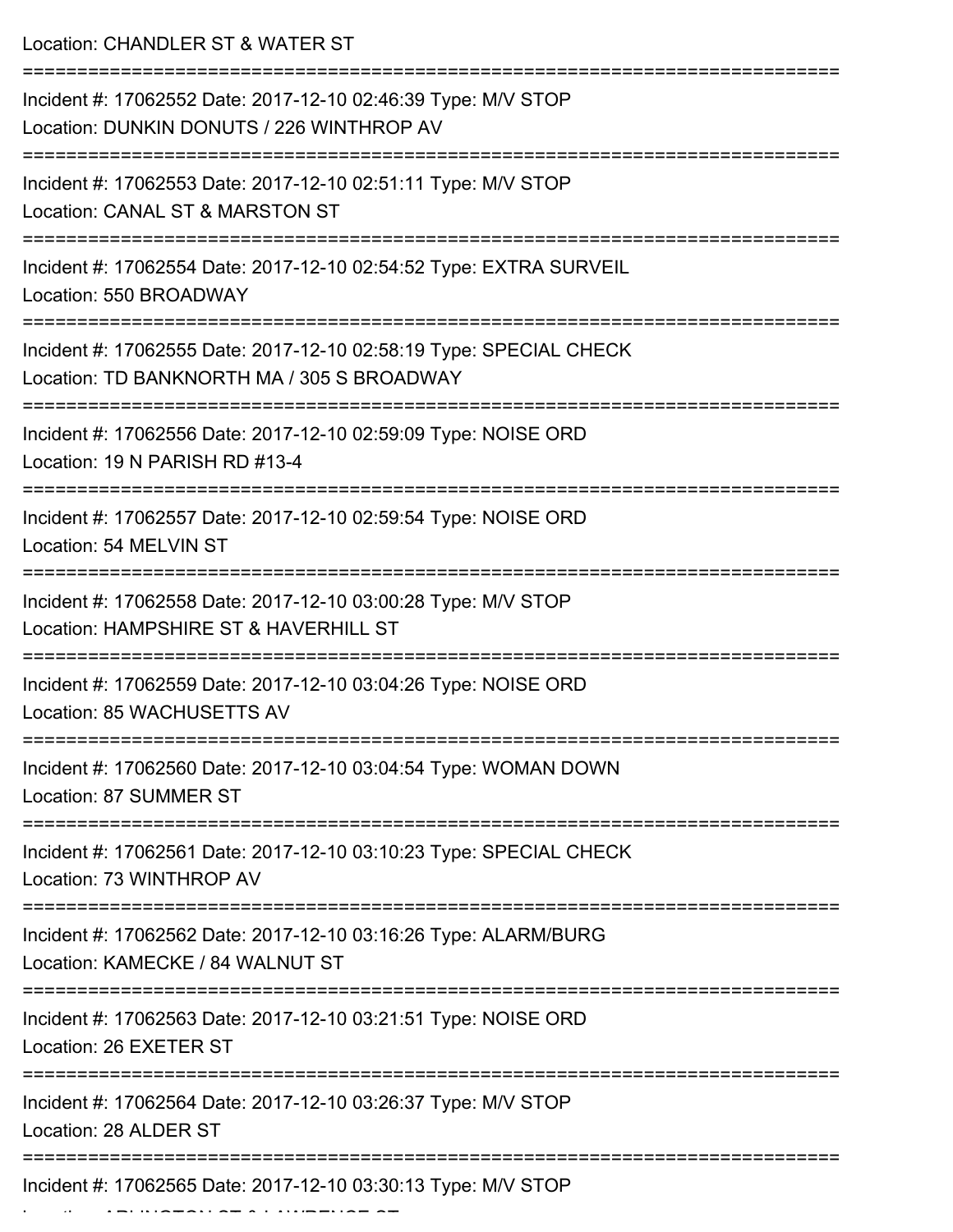| Incident #: 17062566 Date: 2017-12-10 03:34:56 Type: M/V STOP<br>Location: PARK ST & WILLOW ST                   |
|------------------------------------------------------------------------------------------------------------------|
| Incident #: 17062567 Date: 2017-12-10 03:37:37 Type: SPECIAL CHECK<br>Location: TD BANKNORTH MA / 305 S BROADWAY |
| Incident #: 17062568 Date: 2017-12-10 04:01:01 Type: 911 HANG UP<br>Location: 257 JACKSON ST                     |
| Incident #: 17062569 Date: 2017-12-10 04:17:42 Type: SPECIAL CHECK<br>Location: TD BANKNORTH MA / 305 S BROADWAY |
| Incident #: 17062570 Date: 2017-12-10 05:01:30 Type: M/V STOP<br>Location: 5 S UNION ST                          |
| Incident #: 17062571 Date: 2017-12-10 05:06:58 Type: DISTURBANCE<br>Location: 15 SANBORN ST                      |
| Incident #: 17062572 Date: 2017-12-10 05:31:07 Type: ALARM/BURG<br>Location: KEYPOLEYMER / 17 SHEPARD ST         |
| Incident #: 17062573 Date: 2017-12-10 06:16:45 Type: LOST PROPERTY<br>Location: FRANKLIN ST & TREMONT ST         |
| Incident #: 17062574 Date: 2017-12-10 06:33:37 Type: MEDIC SUPPORT<br>Location: 19 WINTER ST                     |
| Incident #: 17062575 Date: 2017-12-10 06:55:54 Type: M/V STOP<br>Location: 27 BROOKFIELD ST                      |
| Incident #: 17062576 Date: 2017-12-10 07:05:09 Type: PARK & WALK<br>Location: BROADWAY & HAVERHILL ST            |
| Incident #: 17062577 Date: 2017-12-10 07:17:01 Type: ALARM/BURG<br>Location: GULF / 233 WINTHROP AV              |
| Incident #: 17062578 Date: 2017-12-10 07:24:21 Type: M/V STOP<br>Location: BROADWAY & CEDAR ST                   |
| Incident #: 17062580 Date: 2017-12-10 07:38:49 Type: STOL/MV/PAS                                                 |

Location: 259 FARNHAM ST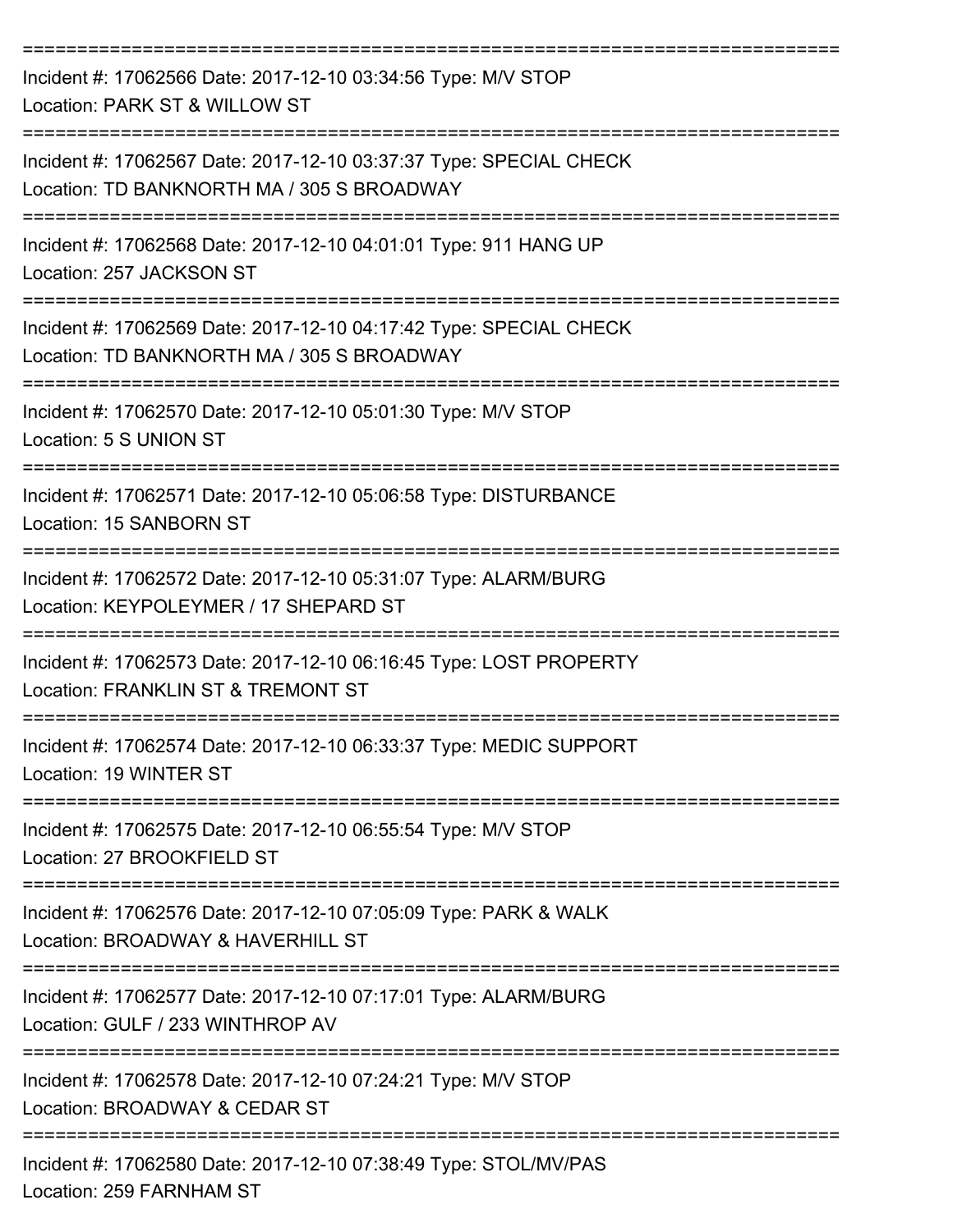| Incident #: 17062579 Date: 2017-12-10 07:38:51 Type: M/V STOP<br>Location: BROADWAY & CROSS ST                                                      |
|-----------------------------------------------------------------------------------------------------------------------------------------------------|
| Incident #: 17062581 Date: 2017-12-10 08:49:35 Type: MV/BLOCKING<br>Location: 83 BAILEY ST                                                          |
| Incident #: 17062582 Date: 2017-12-10 09:05:00 Type: ALARM/BURG<br>Location: BRUCE SCHOOL ANNEX / 483 LOWELL ST<br><u> :=======================</u> |
| Incident #: 17062583 Date: 2017-12-10 09:13:11 Type: AUTO ACC/PED<br>Location: 33 BROOK ST                                                          |
| Incident #: 17062584 Date: 2017-12-10 09:25:50 Type: HIT & RUN M/V<br>Location: 353 HAMPSHIRE ST                                                    |
| Incident #: 17062585 Date: 2017-12-10 09:26:24 Type: MISSING PERS<br>Location: 40 TEWKSBURY ST                                                      |
| Incident #: 17062586 Date: 2017-12-10 10:09:29 Type: M/V STOP<br>Location: 427 S UNION ST                                                           |
| Incident #: 17062587 Date: 2017-12-10 10:12:08 Type: MAL DAMAGE<br>Location: 415 HAVERHILL ST                                                       |
| Incident #: 17062588 Date: 2017-12-10 10:12:19 Type: AUTO ACC/NO PI<br>Location: 301 HAVERHILL ST                                                   |
| Incident #: 17062589 Date: 2017-12-10 10:14:15 Type: M/V STOP<br>Location: DORCHESTER ST & S UNION ST                                               |
| Incident #: 17062590 Date: 2017-12-10 10:17:13 Type: ANIMAL COMPL<br>Location: BERKELEY ST & SAUNDERS ST                                            |
| Incident #: 17062591 Date: 2017-12-10 10:43:15 Type: DRUG VIO<br>Location: 85 WOODLAND ST                                                           |
| Incident #: 17062592 Date: 2017-12-10 10:48:29 Type: NEIGHBOR PROB<br>Location: 12 BIGELOW ST                                                       |
| Incident #: 17062593 Date: 2017-12-10 10:49:32 Type: HIT & RUN M/V<br>Location: 50 NESMITH ST                                                       |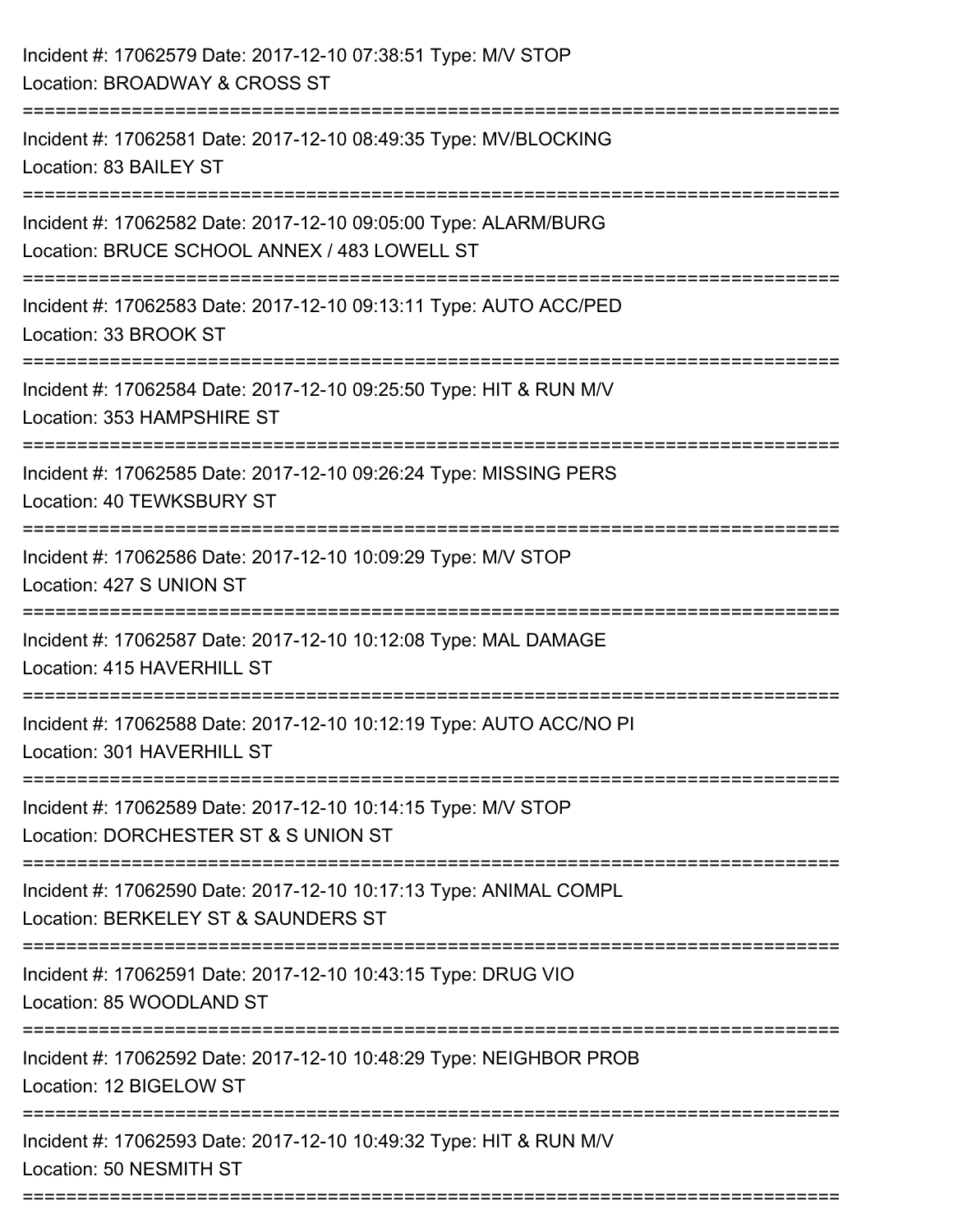| Incident #: 17062594 Date: 2017-12-10 11:04:52 Type: ALARM/BURG<br>Location: 230 WINTHROP AV          |
|-------------------------------------------------------------------------------------------------------|
| Incident #: 17062595 Date: 2017-12-10 11:06:52 Type: M/V STOP<br>Location: LEBANON ST & WHITE ST      |
| Incident #: 17062596 Date: 2017-12-10 11:23:05 Type: M/V STOP<br>Location: LAWRENCE ST & LEBANON ST   |
| Incident #: 17062597 Date: 2017-12-10 11:24:50 Type: AUTO ACC/NO PI<br>Location: BROADWAY & LOWELL ST |
| Incident #: 17062598 Date: 2017-12-10 11:26:06 Type: M/V STOP<br>Location: ANDOVER ST & S BROADWAY    |
| Incident #: 17062599 Date: 2017-12-10 11:34:48 Type: MAL DAMAGE<br>Location: 19 POPLAR ST             |
| Incident #: 17062600 Date: 2017-12-10 11:39:12 Type: M/V STOP<br>Location: HAVERHILL ST & WHITE ST    |
| Incident #: 17062601 Date: 2017-12-10 11:47:12 Type: DISTURBANCE<br>Location: 139 MYRTLE ST           |
| Incident #: 17062602 Date: 2017-12-10 11:56:40 Type: M/V STOP<br>Location: 131 JACKSON ST             |
| Incident #: 17062603 Date: 2017-12-10 11:57:16 Type: M/V STOP<br>Location: S BROADWAY                 |
| Incident #: 17062604 Date: 2017-12-10 12:00:49 Type: SUS PERS/MV<br>Location: 240 PROSPECT ST         |
| Incident #: 17062606 Date: 2017-12-10 12:24:43 Type: M/V STOP<br>Location: 73 WINTHROP AV             |
| Incident #: 17062605 Date: 2017-12-10 12:27:03 Type: HIT & RUN M/V<br>Location: 353 AMES ST           |
| Incident #: 17062607 Date: 2017-12-10 12:43:04 Type: M/V STOP<br>Location: S UNION ST & WINTHROP AV   |
|                                                                                                       |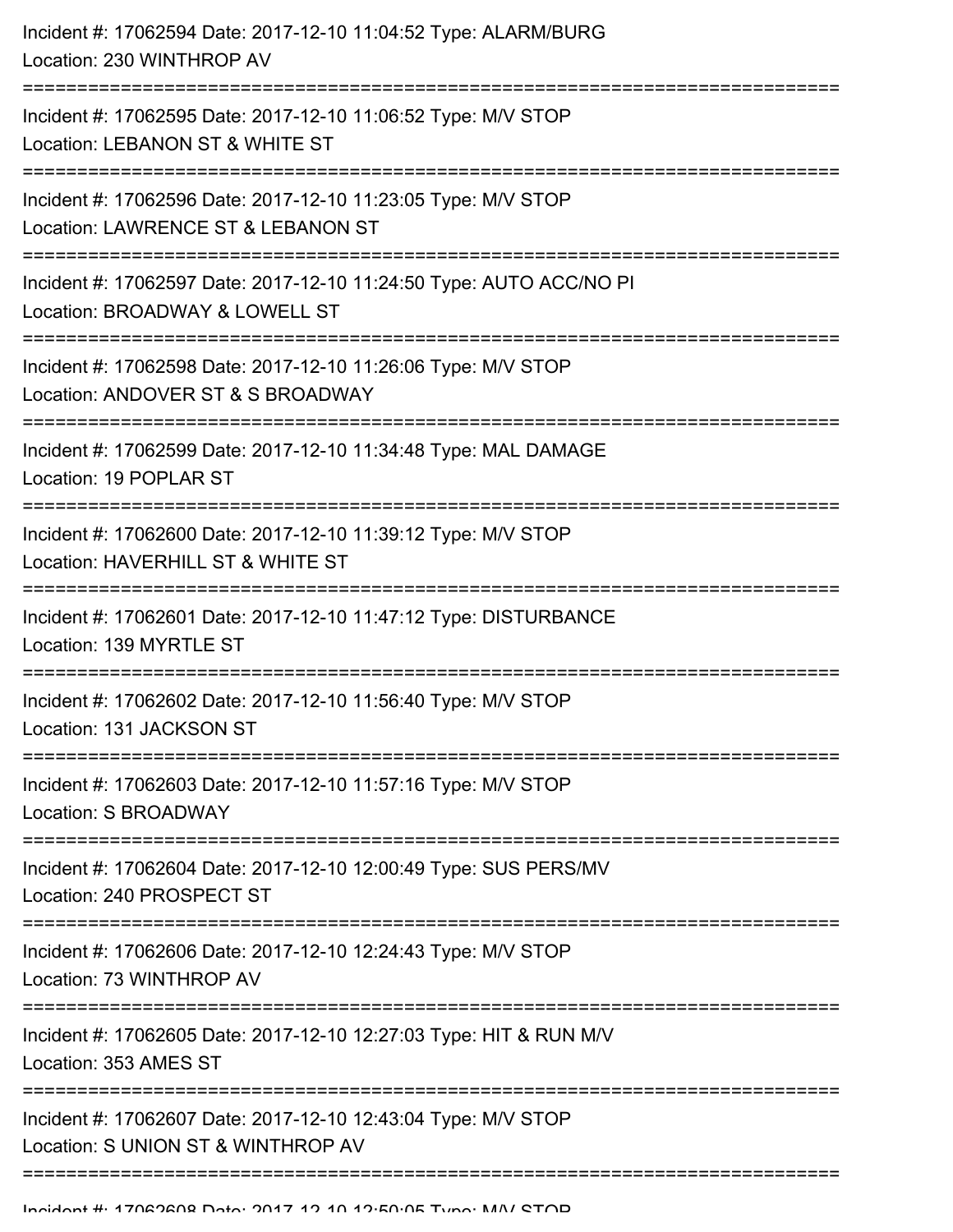Location: S UNION ST & WINTHROP AV =========================================================================== Incident #: 17062609 Date: 2017-12-10 12:54:21 Type: M/V STOP Location: 439 S UNION ST =========================================================================== Incident #: 17062610 Date: 2017-12-10 12:54:54 Type: M/V STOP Location: DURSO AV & WINTHROP AV =========================================================================== Incident #: 17062611 Date: 2017-12-10 13:00:28 Type: M/V STOP Location: GRAFTON ST & WINTHROP AV =========================================================================== Incident #: 17062612 Date: 2017-12-10 13:00:54 Type: M/V STOP Location: 156 BOXFORD ST =========================================================================== Incident #: 17062613 Date: 2017-12-10 13:03:32 Type: AUTO ACC/NO PI Location: 550 BROADWAY =========================================================================== Incident #: 17062614 Date: 2017-12-10 13:06:02 Type: M/V STOP Location: S UNION ST & WINTHROP AV =========================================================================== Incident #: 17062615 Date: 2017-12-10 13:09:13 Type: M/V STOP Location: BRADFORD ST & FRANKLIN ST =========================================================================== Incident #: 17062616 Date: 2017-12-10 13:10:56 Type: M/V STOP Location: METHUEN ST & MILL ST =========================================================================== Incident #: 17062617 Date: 2017-12-10 13:20:40 Type: M/V STOP Location: BROADWAY & ESSEX ST =========================================================================== Incident #: 17062618 Date: 2017-12-10 13:21:08 Type: M/V STOP Location: MARSTON =========================================================================== Incident #: 17062619 Date: 2017-12-10 13:22:18 Type: M/V STOP Location: S UNION ST & WINTHROP AV =========================================================================== Incident #: 17062620 Date: 2017-12-10 13:26:06 Type: DOMESTIC/PAST Location: 173 GARDEN ST #3 =========================================================================== Incident #: 17062622 Date: 2017-12-10 13:27:42 Type: INVESTIGATION Location: HAVERHILL ST & JACKSON ST =========================================================================== Incident #: 17062621 Date: 2017-12-10 13:35:30 Type: TOW OF M/V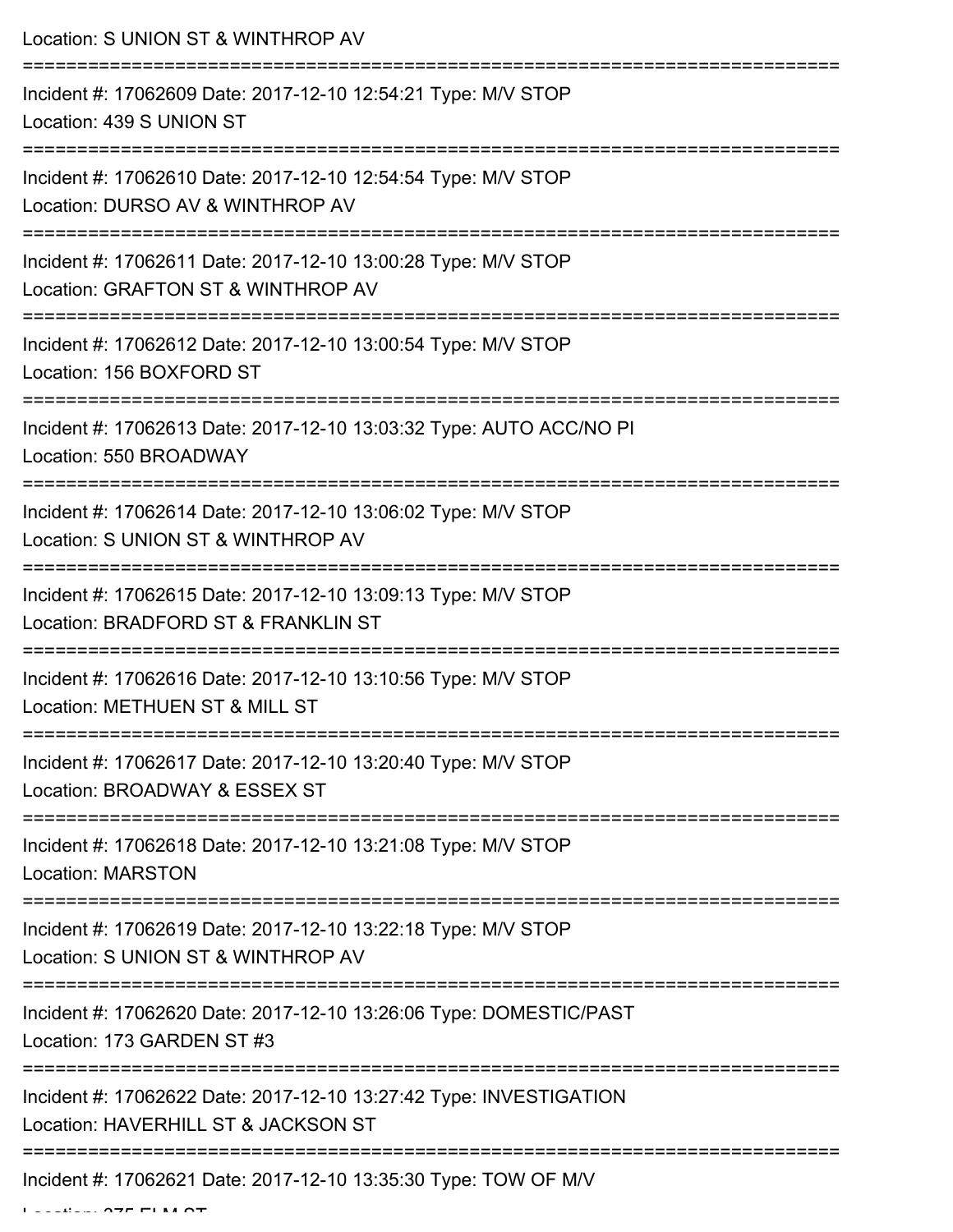| Incident #: 17062623 Date: 2017-12-10 13:45:16 Type: LOST PROPERTY<br>Location: 178 WATER ST             |
|----------------------------------------------------------------------------------------------------------|
| Incident #: 17062624 Date: 2017-12-10 13:52:43 Type: MV/BLOCKING<br>Location: 9 HOBSON ST                |
| Incident #: 17062626 Date: 2017-12-10 13:53:24 Type: LARCENY/PAST<br>Location: 71 TOWER HILL ST          |
| Incident #: 17062625 Date: 2017-12-10 13:53:24 Type: SUS PERS/MV<br>Location: 42 UNION ST                |
| Incident #: 17062627 Date: 2017-12-10 14:00:58 Type: MAL DAMAGE<br>Location: 148 WILLOW ST               |
| Incident #: 17062628 Date: 2017-12-10 14:11:51 Type: M/V STOP<br><b>Location: MARSTON</b>                |
| Incident #: 17062629 Date: 2017-12-10 14:44:28 Type: TRESPASSING<br>Location: 50 BROADWAY                |
| Incident #: 17062630 Date: 2017-12-10 14:45:03 Type: LARCENY/PAST<br><b>Location: BUCKLEY GARAGE</b>     |
| Incident #: 17062631 Date: 2017-12-10 14:46:39 Type: SUS PERS/MV<br>Location: 4 BOURQUE ST               |
| Incident #: 17062632 Date: 2017-12-10 14:48:56 Type: SUS PERS/MV<br><b>Location: TREMONT &amp; CROSS</b> |
| Incident #: 17062633 Date: 2017-12-10 14:57:46 Type: MV/BLOCKING<br>Location: 44 CLIFTON ST              |
| Incident #: 17062634 Date: 2017-12-10 15:17:43 Type: STOL/MV/PAS<br>Location: BEDFORD ST & OXFORD ST     |
| Incident #: 17062636 Date: 2017-12-10 15:20:23 Type: SUS PERS/MV<br>Location: 403 HAVERHILL ST FL 2      |
| Incident #: 17062635 Date: 2017-12-10 15:20:34 Type: M/V STOP<br>Location: PARK ST & TRENTON ST          |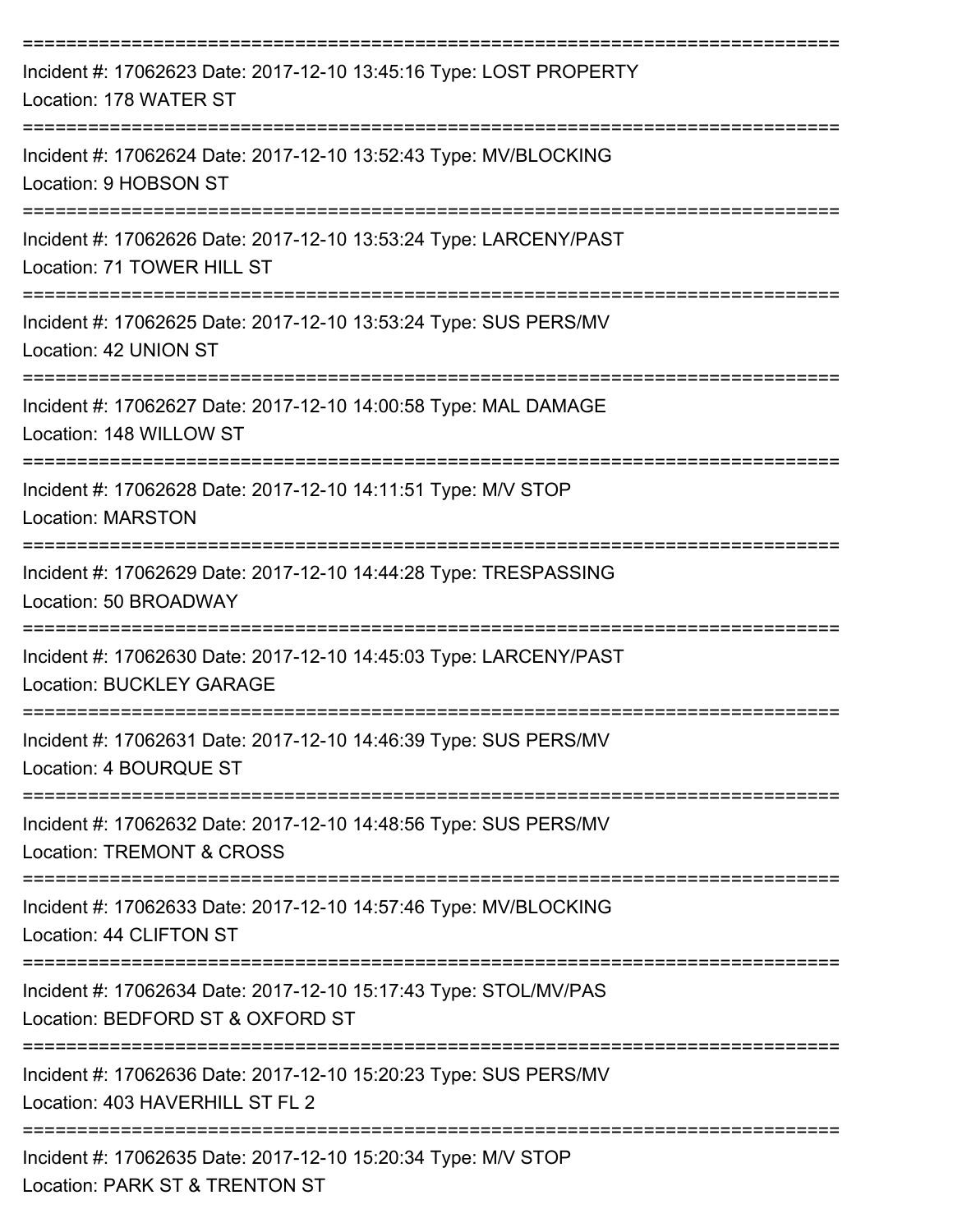| Incident #: 17062637 Date: 2017-12-10 15:28:39 Type: COURT DOC SERVE<br>Location: 10 WINSLOW PL                               |
|-------------------------------------------------------------------------------------------------------------------------------|
| Incident #: 17062638 Date: 2017-12-10 15:33:25 Type: DRUG VIO<br>Location: 84 TOWER HILL ST                                   |
| Incident #: 17062639 Date: 2017-12-10 15:46:46 Type: LOST PROPERTY<br>Location: 27 MONTGOMERY ST                              |
| Incident #: 17062640 Date: 2017-12-10 15:51:50 Type: AUTO ACC/NO PI<br>Location: 50 ISLAND ST<br>:=========================== |
| Incident #: 17062641 Date: 2017-12-10 16:19:27 Type: TOW OF M/V<br>Location: 41 BERKELEY ST                                   |
| Incident #: 17062642 Date: 2017-12-10 16:31:46 Type: LOCKOUT<br>Location: 83 WESLEY ST                                        |
| Incident #: 17062643 Date: 2017-12-10 16:39:57 Type: COURT DOC SERVE<br>Location: 12 BLANCHARD ST                             |
| Incident #: 17062644 Date: 2017-12-10 16:53:40 Type: SUS PERS/MV<br>Location: 520 BROADWAY #140                               |
| Incident #: 17062645 Date: 2017-12-10 17:35:07 Type: MEDIC SUPPORT<br>Location: HAYES TAVERN INC / 167 S UNION ST             |
| Incident #: 17062646 Date: 2017-12-10 17:49:13 Type: GENERAL SERV<br>Location: 136 MAPLE ST                                   |
| Incident #: 17062647 Date: 2017-12-10 17:52:10 Type: M/V STOP<br>Location: FRANKLIN ST & HAVERHILL ST                         |
| Incident #: 17062648 Date: 2017-12-10 17:52:53 Type: DISTURBANCE<br>Location: 175 ABBOTT ST FL 1                              |
| Incident #: 17062649 Date: 2017-12-10 17:58:09 Type: M/V STOP<br>Location: COMMON ST & NEWBURY ST                             |
| Incident #: 17062650 Date: 2017-12-10 18:03:49 Type: M/V STOP<br>Location: ESSEX ST & UNION ST                                |
|                                                                                                                               |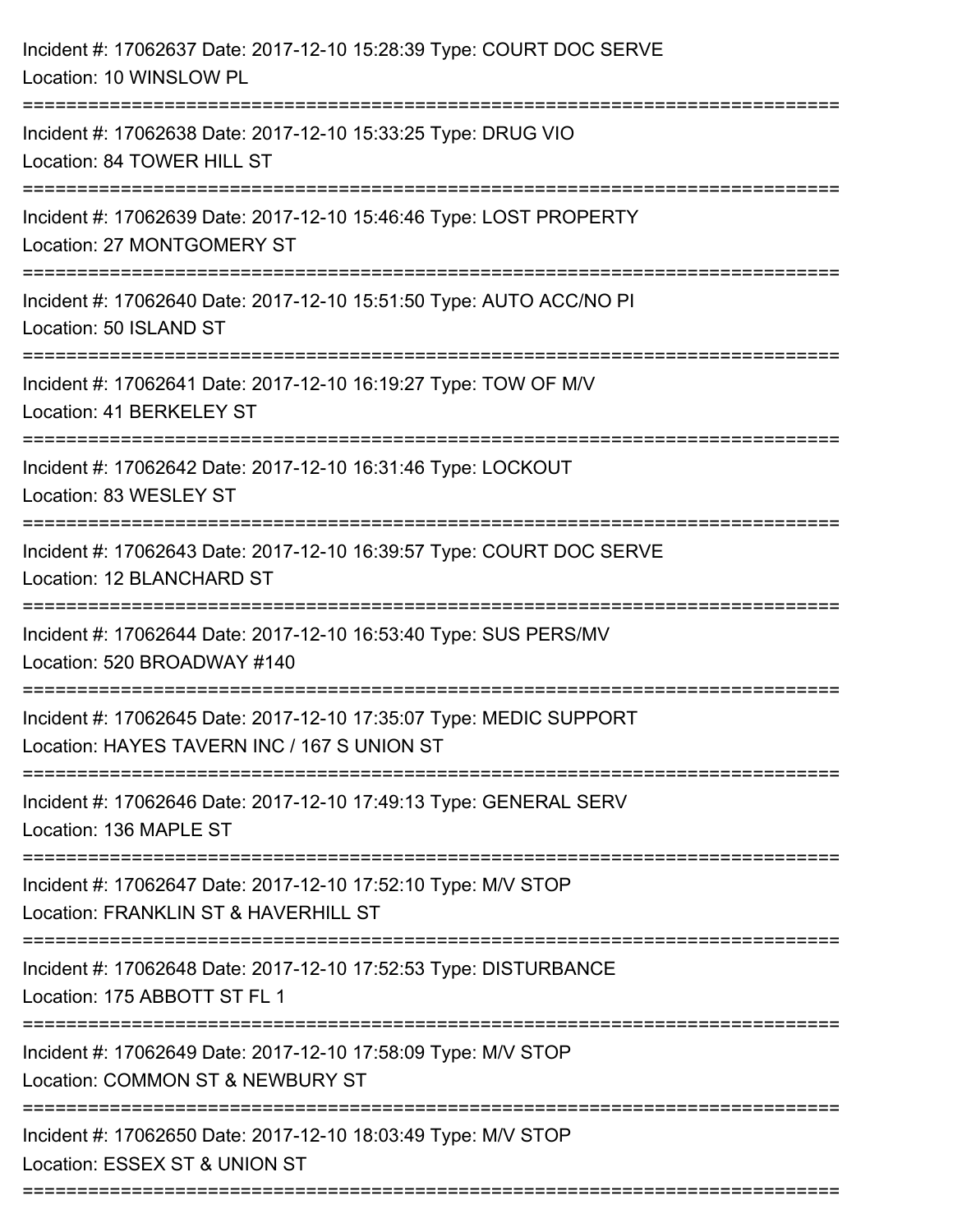Location: 12 WOODLAND ST FL 1 =========================================================================== Incident #: 17062652 Date: 2017-12-10 18:11:22 Type: M/V STOP Location: ESSEX ST & UNION ST =========================================================================== Incident #: 17062653 Date: 2017-12-10 18:18:02 Type: ALARM/BURG Location: EXPRESS SHIPPING / 13 NEWBURY ST =========================================================================== Incident #: 17062654 Date: 2017-12-10 18:26:24 Type: M/V STOP Location: BROADWAY & CROSS ST =========================================================================== Incident #: 17062655 Date: 2017-12-10 18:51:54 Type: M/V STOP Location: 700 ESSEX ST =========================================================================== Incident #: 17062656 Date: 2017-12-10 19:01:36 Type: EXTRA SURVEIL Location: WEST STREET AUTO / 136 WEST ST =========================================================================== Incident #: 17062657 Date: 2017-12-10 19:15:33 Type: M/V STOP Location: GARDEN ST & UNION ST =========================================================================== Incident #: 17062658 Date: 2017-12-10 19:16:26 Type: M/V STOP Location: CANAL ST & MILL ST =========================================================================== Incident #: 17062659 Date: 2017-12-10 19:23:20 Type: LOST PROPERTY Location: 22 BENNINGTON ST =========================================================================== Incident #: 17062660 Date: 2017-12-10 19:25:29 Type: M/V STOP Location: BROADWAY & MANCHESTER ST =========================================================================== Incident #: 17062661 Date: 2017-12-10 19:28:55 Type: M/V STOP Location: APPLETON ST & METHUEN ST =========================================================================== Incident #: 17062662 Date: 2017-12-10 19:51:39 Type: INVEST CONT Location: 57 SPRINGFIELD ST =========================================================================== Incident #: 17062663 Date: 2017-12-10 20:01:23 Type: EXTRA SURVEIL Location: SAM'S FOOD STORE / 389 BROADWAY =========================================================================== Incident #: 17062664 Date: 2017-12-10 20:03:05 Type: EXTRA SURVEIL Location: 360 BROADWAY ===========================================================================

Incident #: 17062665 Date: 2017-12-10 20:08:17 Type: DOMESTIC/PROG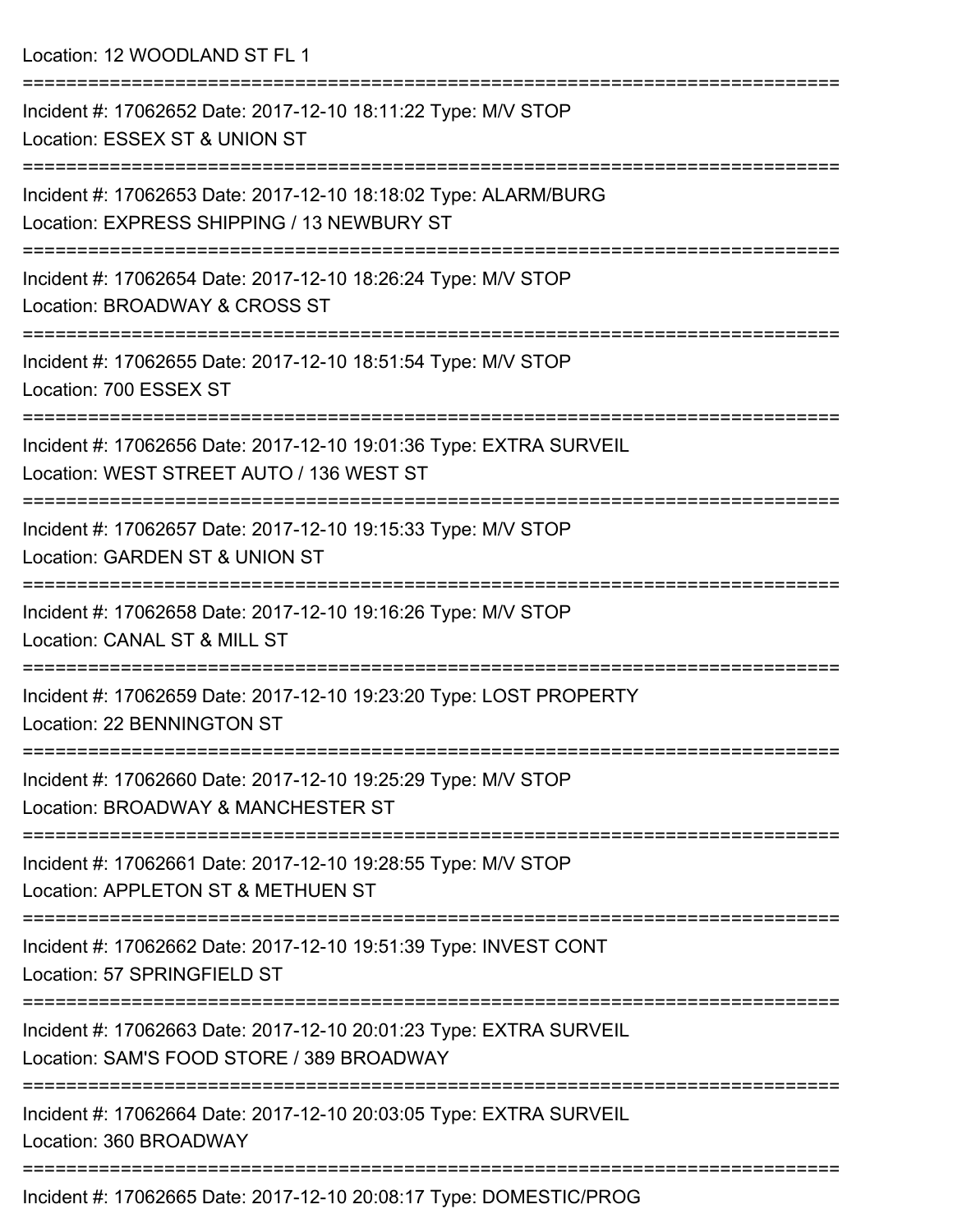Location: 12 PORTLAND ST =========================================================================== Incident #: 17062666 Date: 2017-12-10 20:14:40 Type: INVEST CONT Location: 88 BEACON =========================================================================== Incident #: 17062667 Date: 2017-12-10 20:16:24 Type: COURT DOC SERVE Location: 26 INMAN ST #34 =========================================================================== Incident #: 17062668 Date: 2017-12-10 20:30:22 Type: EXTRA SURVEIL Location: MCDONALDS / 50 BROADWAY =========================================================================== Incident #: 17062669 Date: 2017-12-10 20:33:56 Type: COURT DOC SERVE Location: 119 THOREAU WAY #604 =========================================================================== Incident #: 17062670 Date: 2017-12-10 20:47:34 Type: 911 HANG UP Location: 378 AMES ST FL 2 =========================================================================== Incident #: 17062671 Date: 2017-12-10 20:49:58 Type: EXTRA SURVEIL Location: 205 BROADWAY =========================================================================== Incident #: 17062672 Date: 2017-12-10 20:53:26 Type: SUS PERS/MV Location: PLUMMER RD =========================================================================== Incident #: 17062673 Date: 2017-12-10 20:57:53 Type: M/V STOP Location: YALE ST =========================================================================== Incident #: 17062674 Date: 2017-12-10 20:57:58 Type: ALARM/BURG Location: LAWRENCE ENTERPRISE SERVICES / 610 ANDOVER ST =========================================================================== Incident #: 17062675 Date: 2017-12-10 21:05:41 Type: 911 HANG UP Location: 378 AMES ST FL 2 =========================================================================== Incident #: 17062676 Date: 2017-12-10 21:11:06 Type: MEDIC SUPPORT Location: 416 PARK ST =========================================================================== Incident #: 17062677 Date: 2017-12-10 21:11:56 Type: M/V STOP Location: BROADWAY & GREEN ST =========================================================================== Incident #: 17062678 Date: 2017-12-10 21:16:24 Type: M/V STOP Location: INMAN ST & S BROADWAY =========================================================================== Incident #: 17062679 Date: 2017-12-10 21:31:25 Type: M/V STOP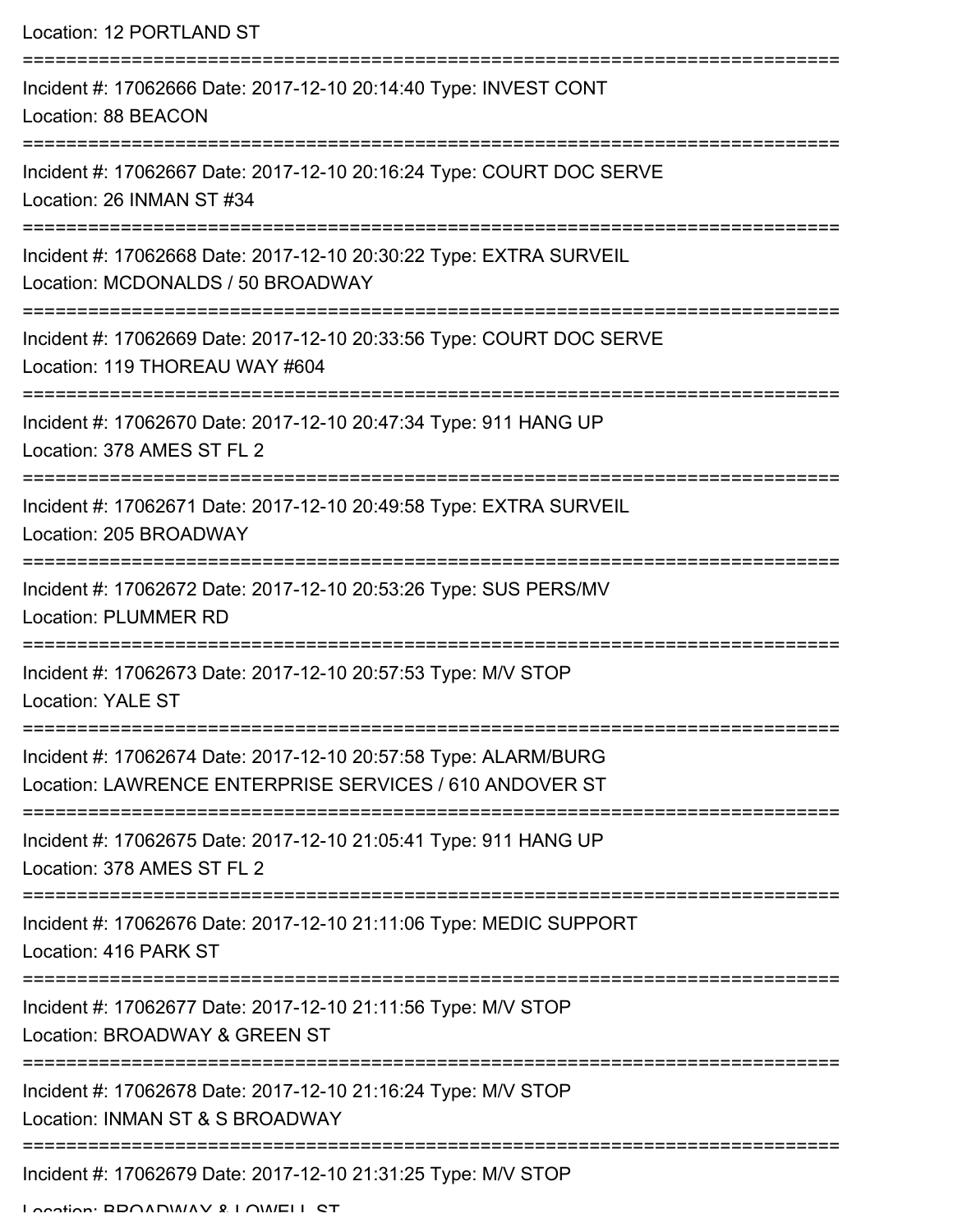| Incident #: 17062680 Date: 2017-12-10 21:34:51 Type: SPECIAL CHECK<br>Location: 360 BROADWAY           |
|--------------------------------------------------------------------------------------------------------|
| Incident #: 17062681 Date: 2017-12-10 21:40:36 Type: M/V STOP<br>Location: 75 MANCHESTER ST            |
| Incident #: 17062682 Date: 2017-12-10 21:46:26 Type: EXTRA SURVEIL<br>Location: AMES ST & YALE ST      |
| Incident #: 17062683 Date: 2017-12-10 21:47:54 Type: SPECIAL CHECK<br>Location: 389 BROADWAY           |
| Incident #: 17062684 Date: 2017-12-10 21:55:48 Type: M/V STOP<br>Location: 53 ESSEX ST                 |
| Incident #: 17062685 Date: 2017-12-10 22:03:17 Type: AUTO ACC/PED<br>Location: MANCHESTER ST & WEST ST |
| Incident #: 17062686 Date: 2017-12-10 22:16:24 Type: SPECIAL CHECK<br>Location: 22 JACKSON ST          |
| Incident #: 17062687 Date: 2017-12-10 22:27:50 Type: M/V STOP<br>Location: 15 WINTHROP AV              |
| Incident #: 17062691 Date: 2017-12-10 22:32:14 Type: EXTRA SURVEIL<br>Location: FERRY ST & MANN ST     |
| Incident #: 17062689 Date: 2017-12-10 22:32:53 Type: SPECIAL CHECK<br>Location: 73 WINTHROP AV         |
| Incident #: 17062688 Date: 2017-12-10 22:34:22 Type: M/V STOP<br>Location: 66 MILTON ST                |
| Incident #: 17062690 Date: 2017-12-10 22:36:53 Type: M/V STOP<br>Location: FERRY ST & MARSTON ST       |
| Incident #: 17062692 Date: 2017-12-10 22:50:03 Type: MEDIC SUPPORT<br>Location: RUMBA / 505 BROADWAY   |
| Incident #: 17062694 Date: 2017-12-10 23:10:21 Type: MISSING PERS<br>Location: 11 DAISY ST FL 3        |